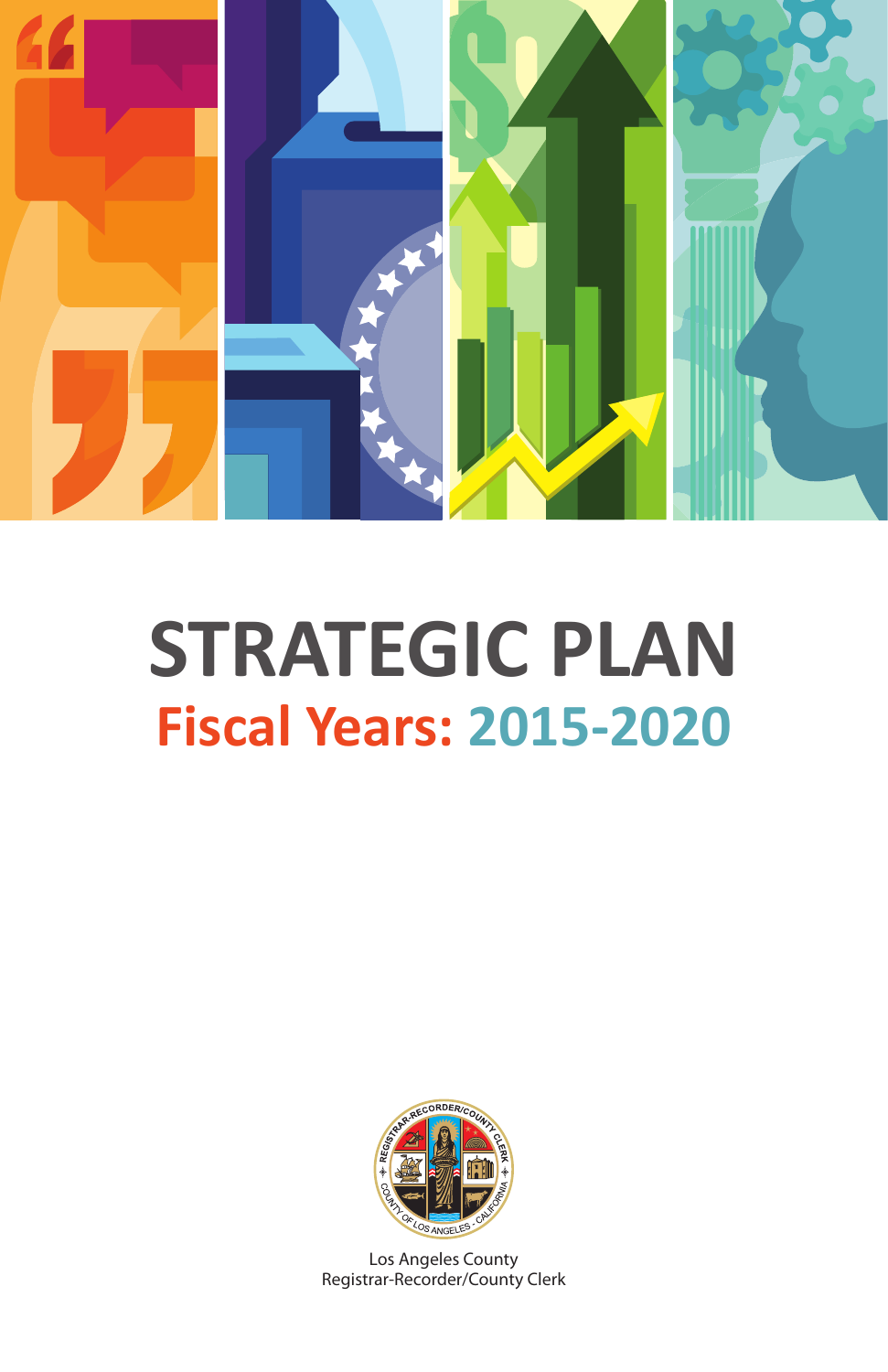### **TABLE OF CONTENTS**

| P2             | <b>Nessage From the Department Head</b>           |
|----------------|---------------------------------------------------|
| P3             | <b>Who We Are</b>                                 |
| P5             | <b>Our Mission, Vision and Values</b>             |
| P <sub>6</sub> | <b>Linkage - L.A. County Goals to RR/CC Goals</b> |
| P7             | Strategic Objectives                              |
|                | P7-8 Objectives 1-2                               |
|                | P9-10 Objectives 3-4                              |
|                | P11-12 Objectives 5-6                             |
|                | P13-14 Objectives 7-8                             |

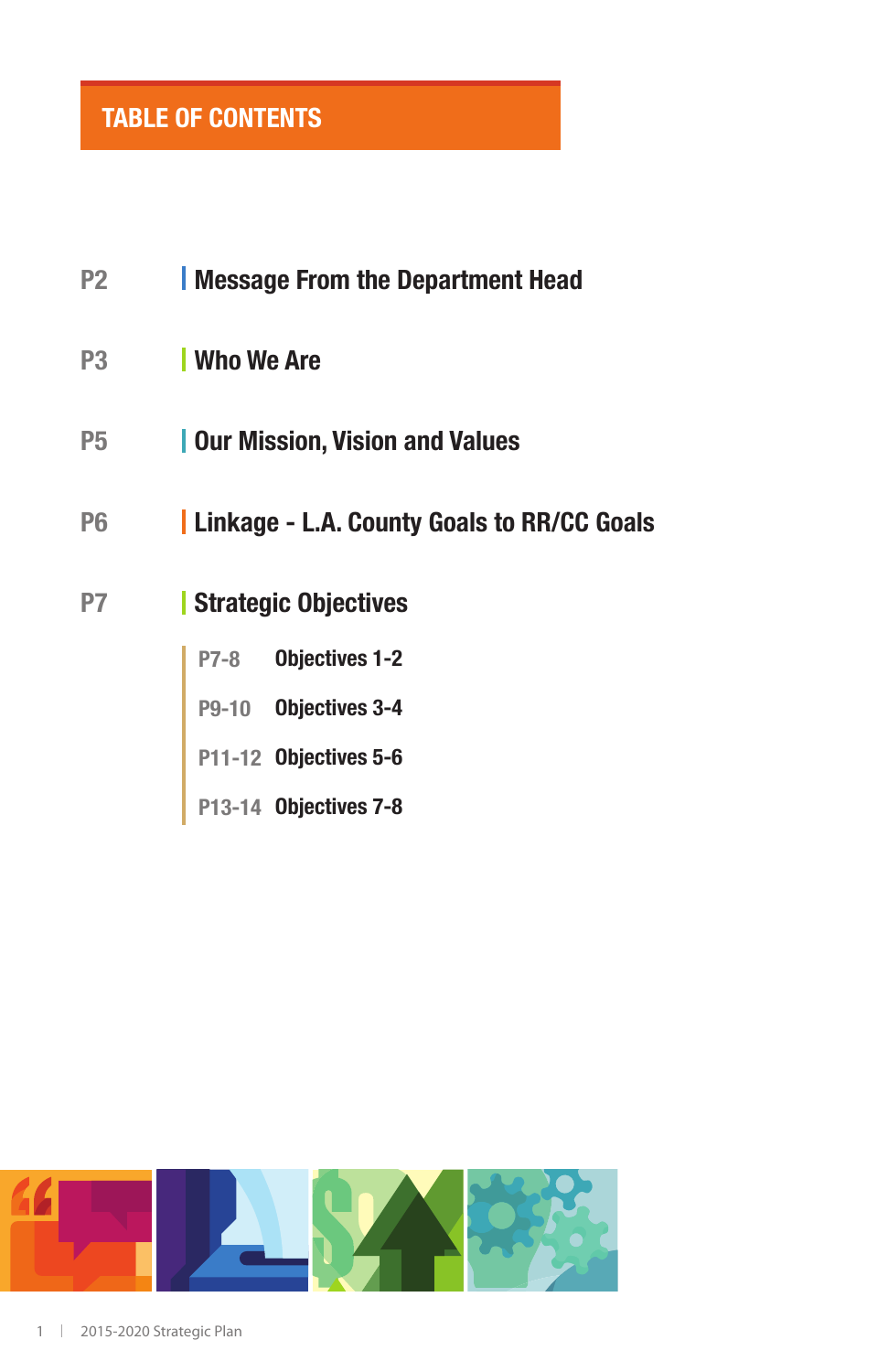#### **MESSAGE FROM THE DEPARTMENT HEAD**

I am pleased to present the Registrar-Recorder/County Clerk's 2015-2020 Strategic Plan.

The only certainty that the future brings is that our next five years will include unpredictable conditions and unexpected challenges. While we have boldly set a trajectory that carries us to new heights of innovation and service, it is important to remember that our ambition must be equally measured with prudence. Our strategic plan provides the necessary balance that will ensure the success of our initiatives.

Voter participation has dropped to historic lows, so we must bring our voting systems into the 21st century. In establishing an open and transparent process for development, we have moved expeditiously, and now stand at the precipice of implementing a groundbreaking voting system that fully accommodates the needs of our electorate while also inspiring trust and confidence in the democratic process.

Declining revenues also pose a challenge, one that must be met with both ingenuity and fiscal responsibility. Realizing this plan's objectives will make us a leaner, more efficient machine that will optimize both available technology and human capital without compromising levels of accessibility or our ongoing commitment to improved service.

Although we have introduced many improvements to the Department in the past few years, we have much more to accomplish. The goals we have set represent a critical leap forward in the delivery and expediency of the services we render to the County of Los Angeles.

My hope is that you too will become inspired by the direction we have set for ourselves. I have every confidence in the talents assembled here at the Registrar-Recorder/County Clerk and am eager to work together with you all as we strive to reach new levels of effectiveness and efficiency.

Sincerely,

DeanC. Logan

**DEAN C. LOGAN** Registrar-Recorder/County Clerk Los Angeles County



2015-2020 Strategic Plan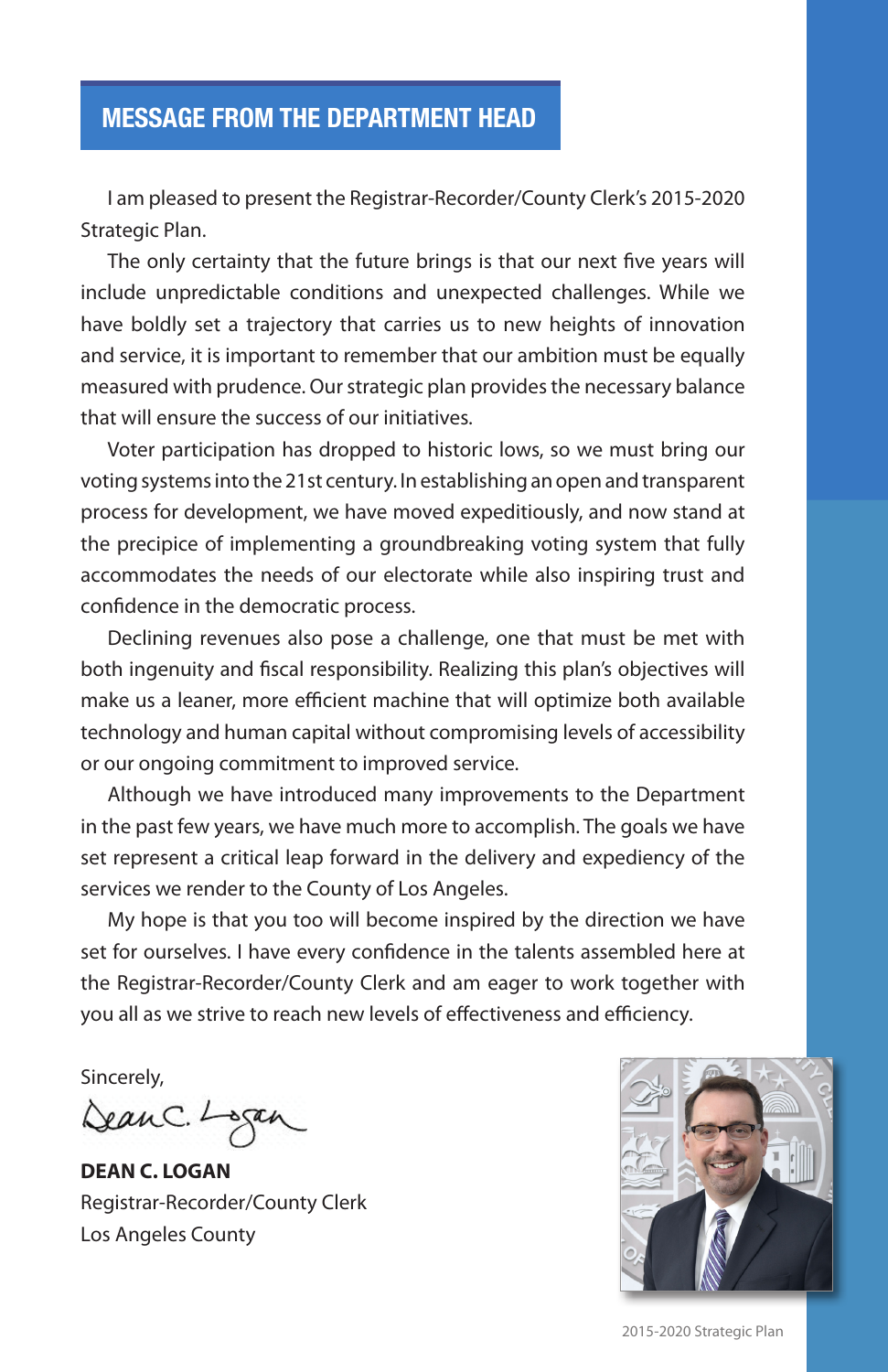#### **WHO WE ARE**

Once three distinct entities, the Los Angeles Registrar of Voters first merged with the County Recorder in 1968 and then later absorbed the County Clerk in 1991 in an effort to consolidate services and produce a more efficient government. As one unified institution, the Registrar-Recorder/County Clerk proudly serves Los Angeles County by providing a wealth of services to our residents. Not only do we administer elections for the single largest and most complex electorate in the country, we

also issue and maintain more vital and real property records than most federal and state agencies. Anyone from the County who needs a birth, death or marriage record, wants to register their business or record a legal document, or wishes to vote in an upcoming election is a customer of our Department. Each function of our organization performs a critical role for our community: a challenge and a responsibility we undertake with fairness, accessibility and transparency.

#### **BY THE NUMBERS**

# **SAFEGUARDING YOUR OFFICIAL RECORDS**

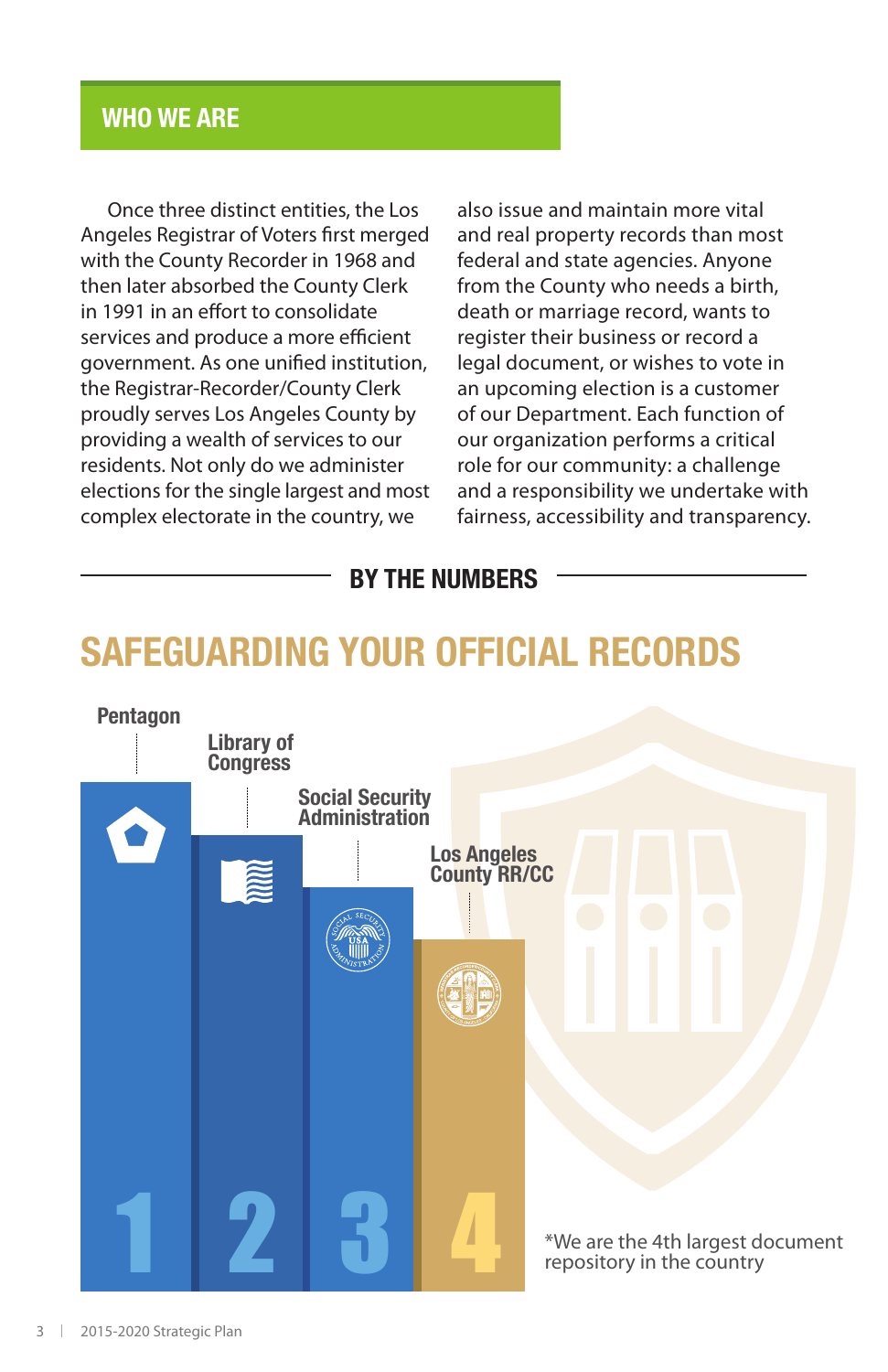

# **REGISTERING MORE BABIES THAN ANY OTHER COUNTY**



**SERVING MORE VOTERS THAN 42 STATES**

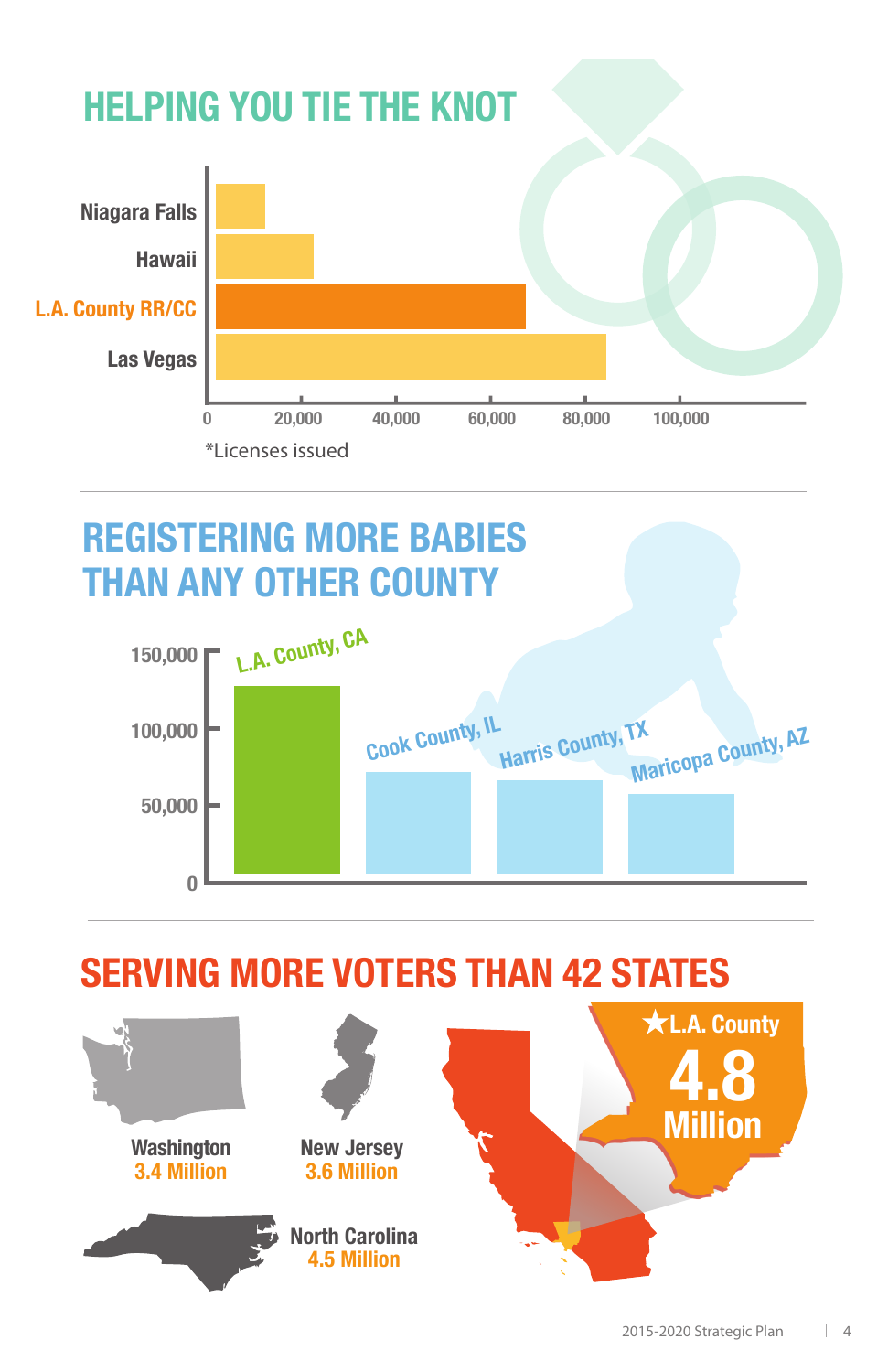#### **OUR MISSION, VISION AND VALUES**



### **LOS ANGELES COUNTY REGISTRAR-RECORDER/COUNTY CLERK**

# **MISSION**

Serving Los Angeles County by providing essential records management and election services in a fair, accessible and transparent manner.

# **VISION**

**VALUES**

Offering many vital services to its residents and acting as an employer for nearly one thousand full-time employees, the Registrar-Recorder/County Clerk seeks to fulfill its mission by offering quality service and efficient results while providing its employees with a safe and prosperous work environment.

#### **Fairness**

We will treat each and every customer in a respectful and friendly manner, and we will offer them the best service possible.

#### **Accessibility**

We strive to be available to the public and to meet their inquiries with accurate and courteous responses.

#### **Transparency**

We offer access to information about our processes and actively pursue community and stakeholder involvement in our key decisions.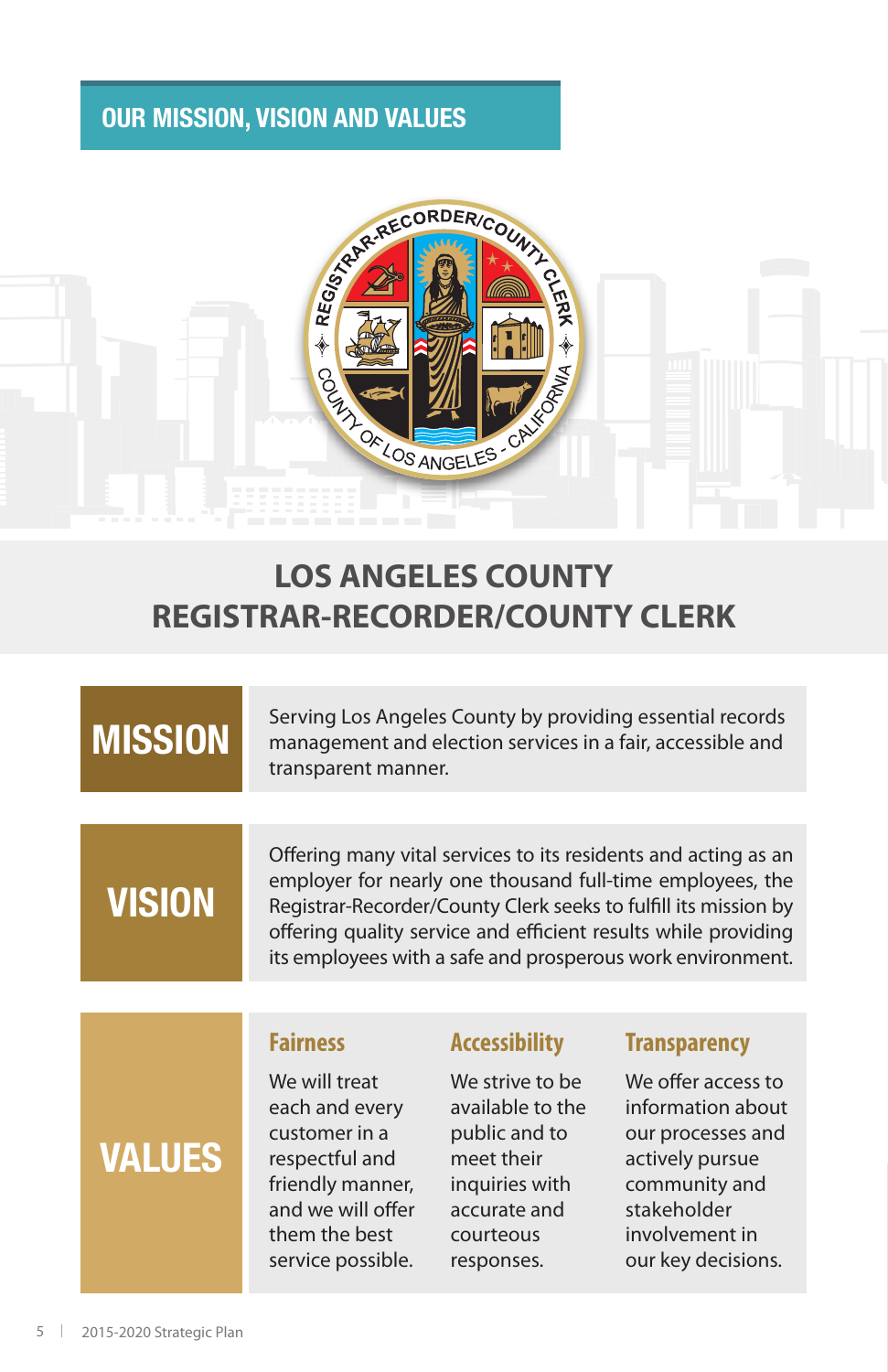#### **LINKAGE - L.A. COUNTY GOALS TO RR/CC GOALS**

The current and future health of any strategic plan relies on an organization's ability to effectively support its mission and values. In expanding on the three goal areas set for all County agencies, the Department has identified four themes to drive the development of all strategic objectives going forward.



Improving organizational efficiency by streamlining and updating business processes.

opportunities and a positive organizational culture that stimulates an engaged and knowledgeable workforce.

## **L.A. COUNTY GOALS**

**Operational Effectiveness/Fiscal 1 Sustainability** **Community Support and 2 Responsiveness**

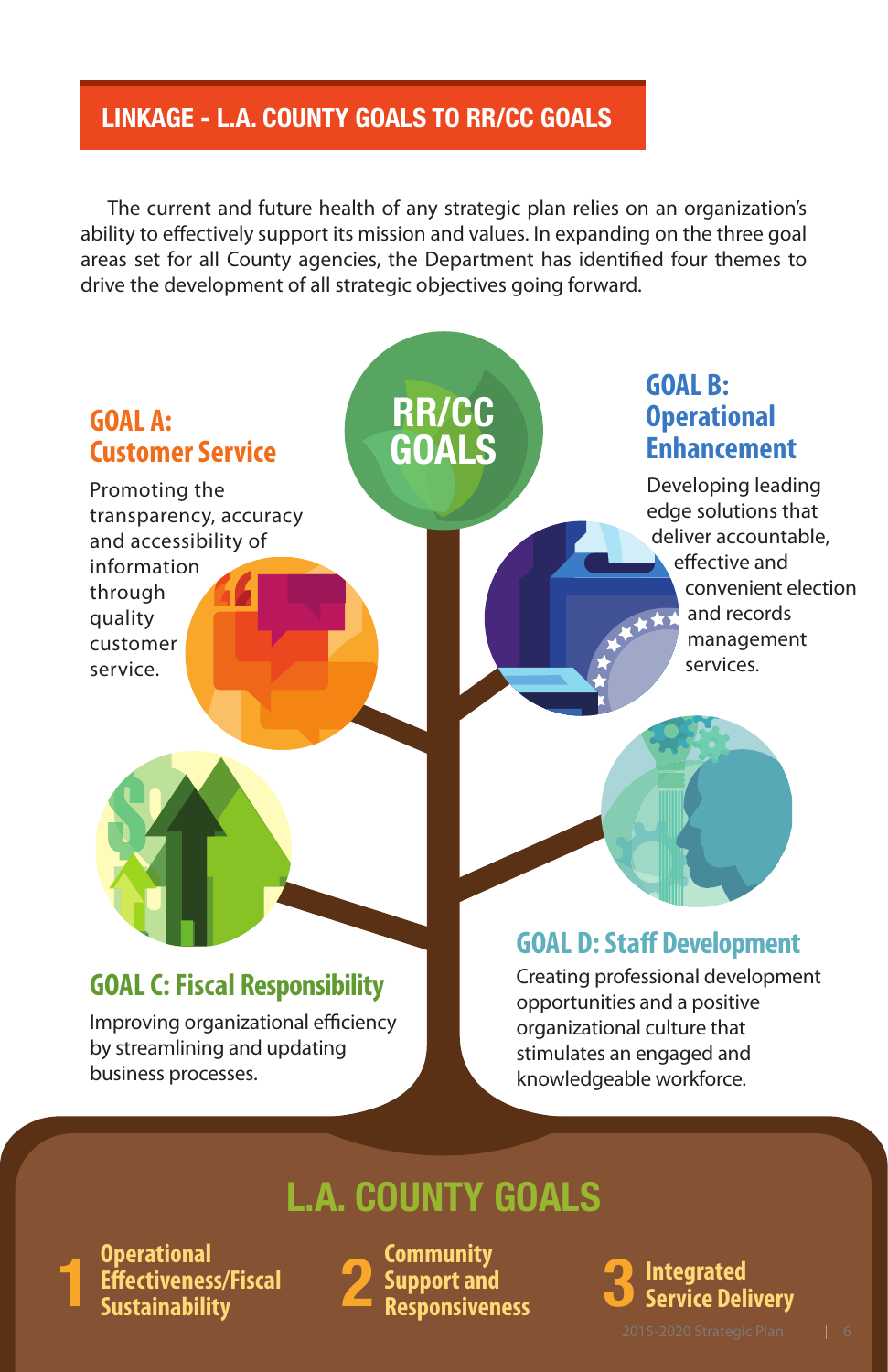### **OBJECTIVE #1**

#### **Modernize L.A. County's Voting Systems**

Develop a modernized voting system that harnesses the functionality of cutting edge technology to meet the constantly growing and evolving needs of the Los Angeles County electorate, while preserving the integrity and security of each individual's vote.

**2015**

**Voting system prototypes**

**2016**

**LAVitals Online**

**Government to Government E-recording**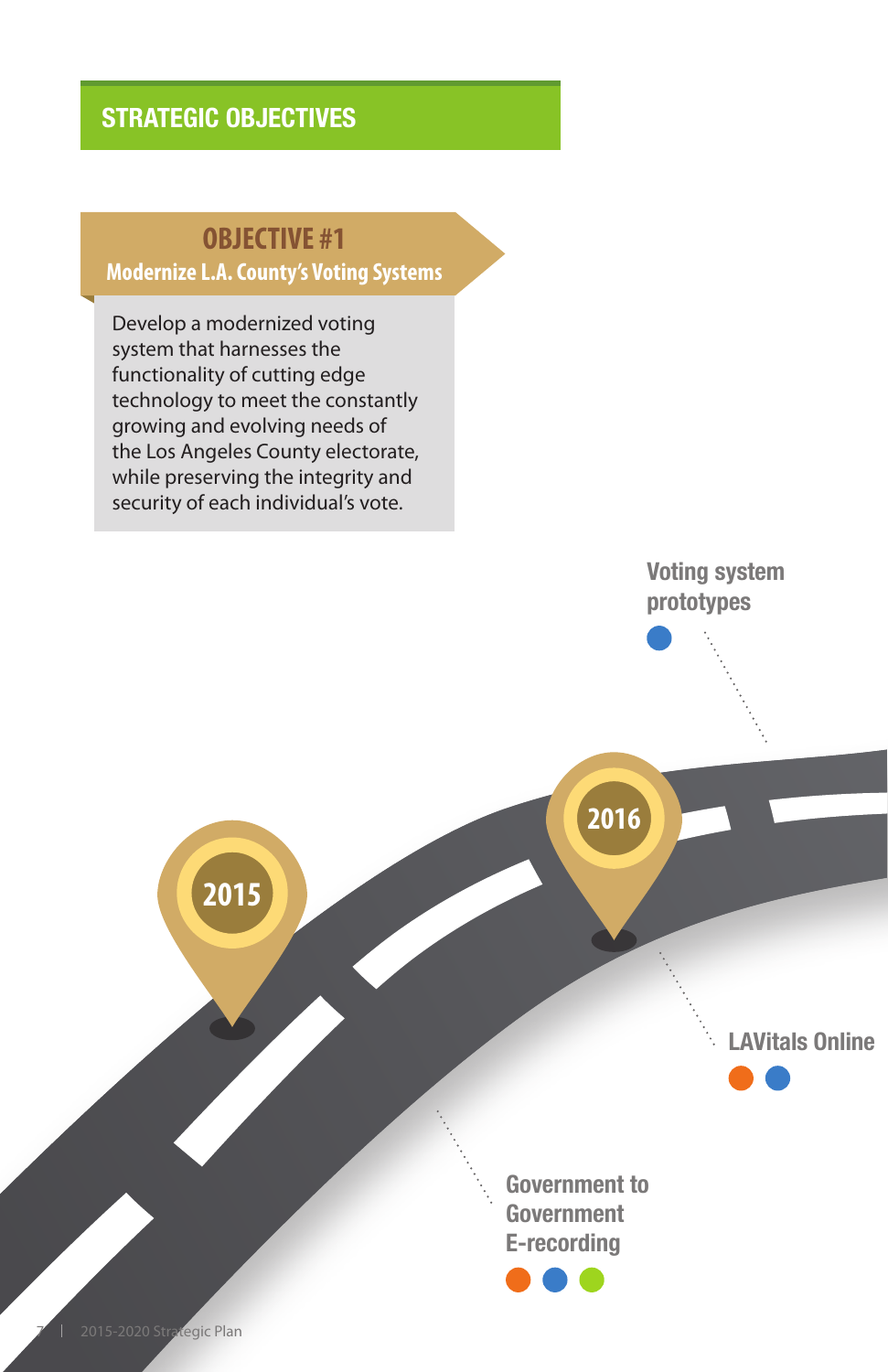

### **OBJECTIVE #2 Enhance Recorder/County-Clerk Services**

Develop new systems in order to expand existing capabilities, ensure the integrity, and prioritize the cost-efficiency of the operations of the Recorder/County-Clerk, while delivering quality and timely customer service.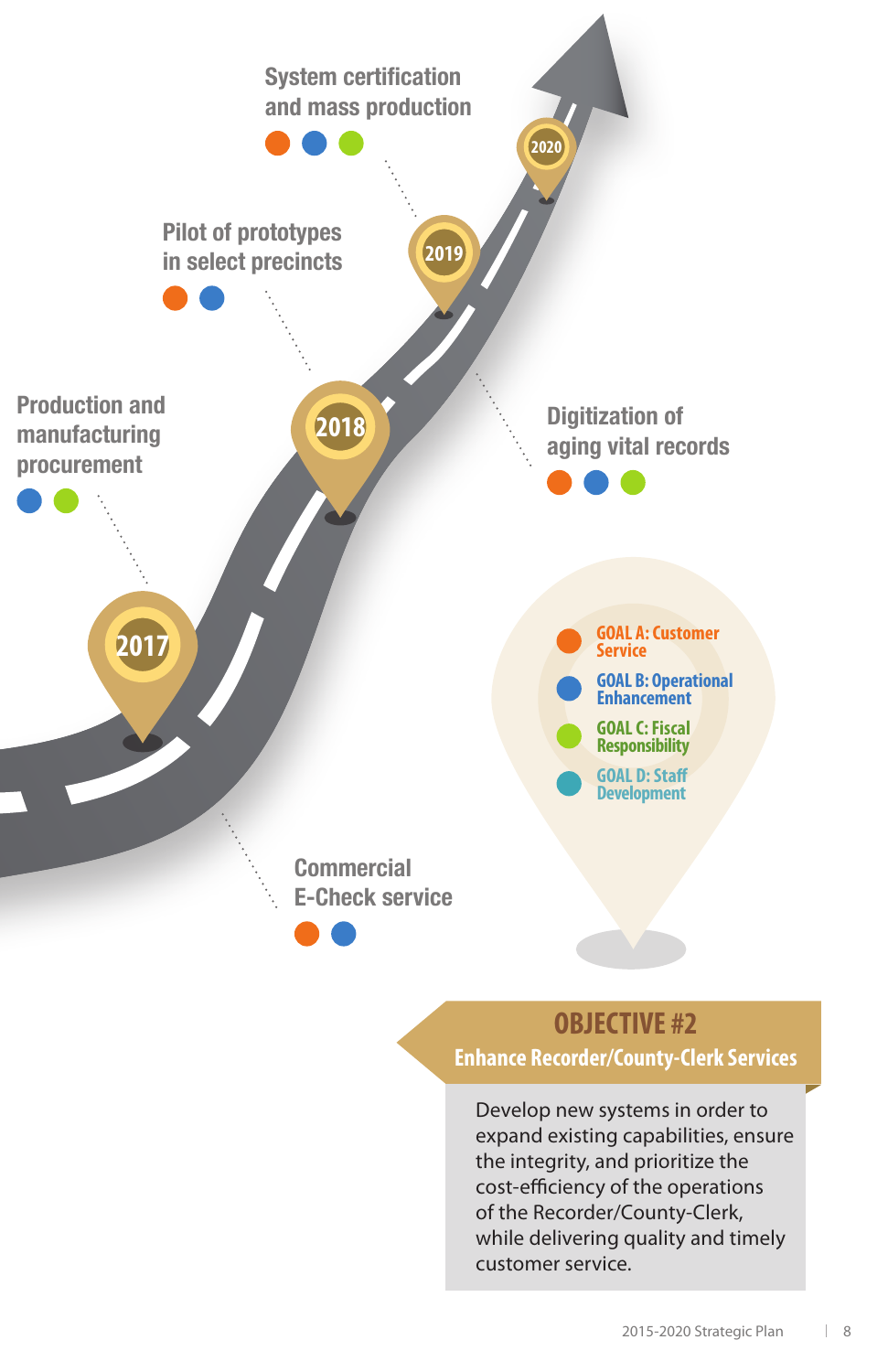#### **STRATEGIC OBJECTIVES**

#### **OBJECTIVE #3 Update Our Infrastructure**

Analyze and redesign the operational framework of the Department's infrastructure to optimize performance capabilities and effectively anticipate and address future capacity challenges before they become critical.

**2015**

**Space utilization analysis for Department operational areas**

**Centralization of all Department call-centers** 

**Consolidation of critical election systems on a single, versatile platform**

**2016**

**Voter file integration with the new VoteCal statewide system**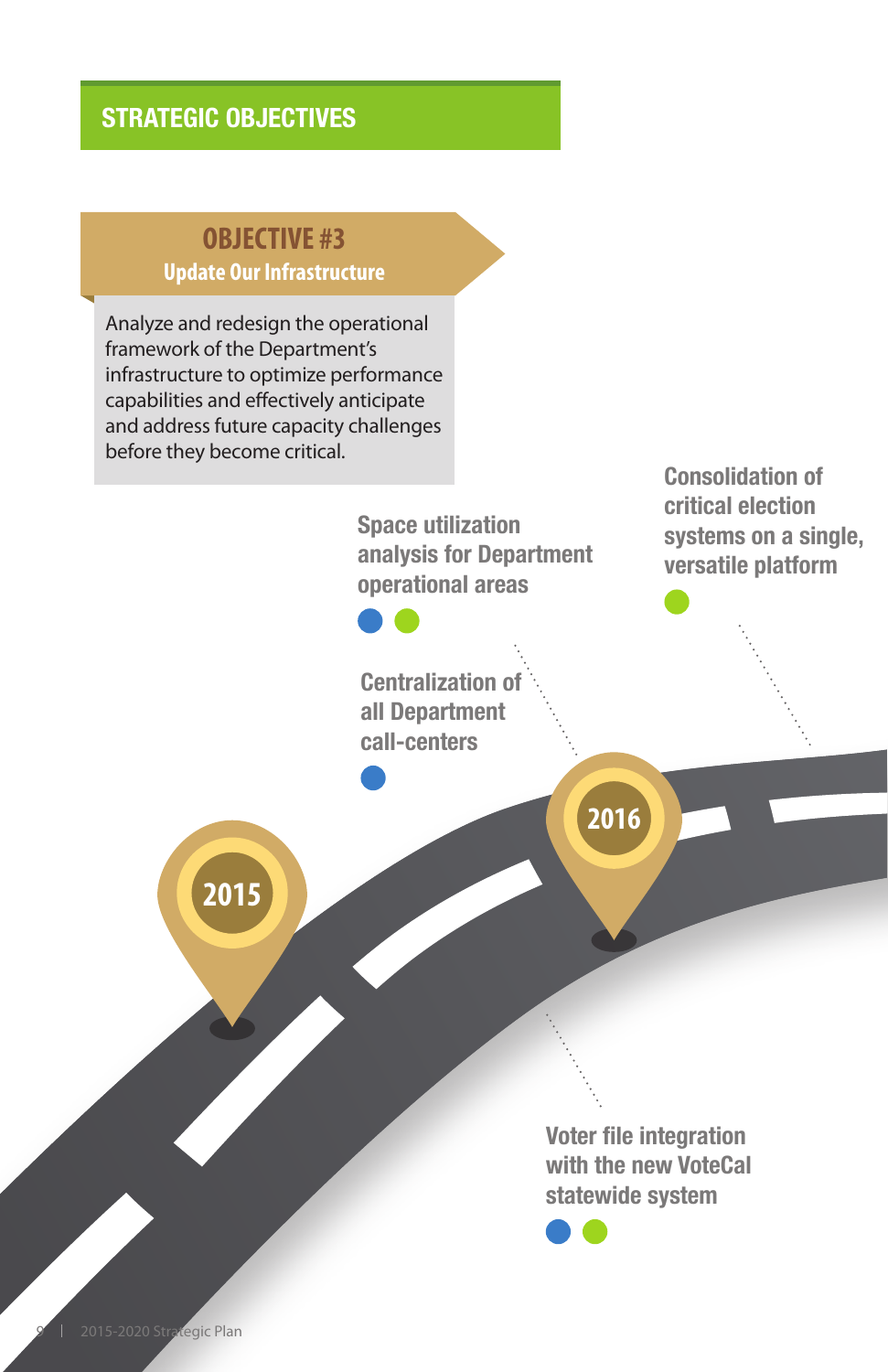

**Reconfigured operations for expanded Statewide conditional voter registration**

**Implementation of new procedures and tracking to increase ballot accountability**

### **OBJECTIVE #4**

**Upgrade Election Operation's Support Systems**

Develop procedures and integrate new technology to allow for expanded accountability, greater transparency, and increased expediency in monitoring and reporting Election Day activities.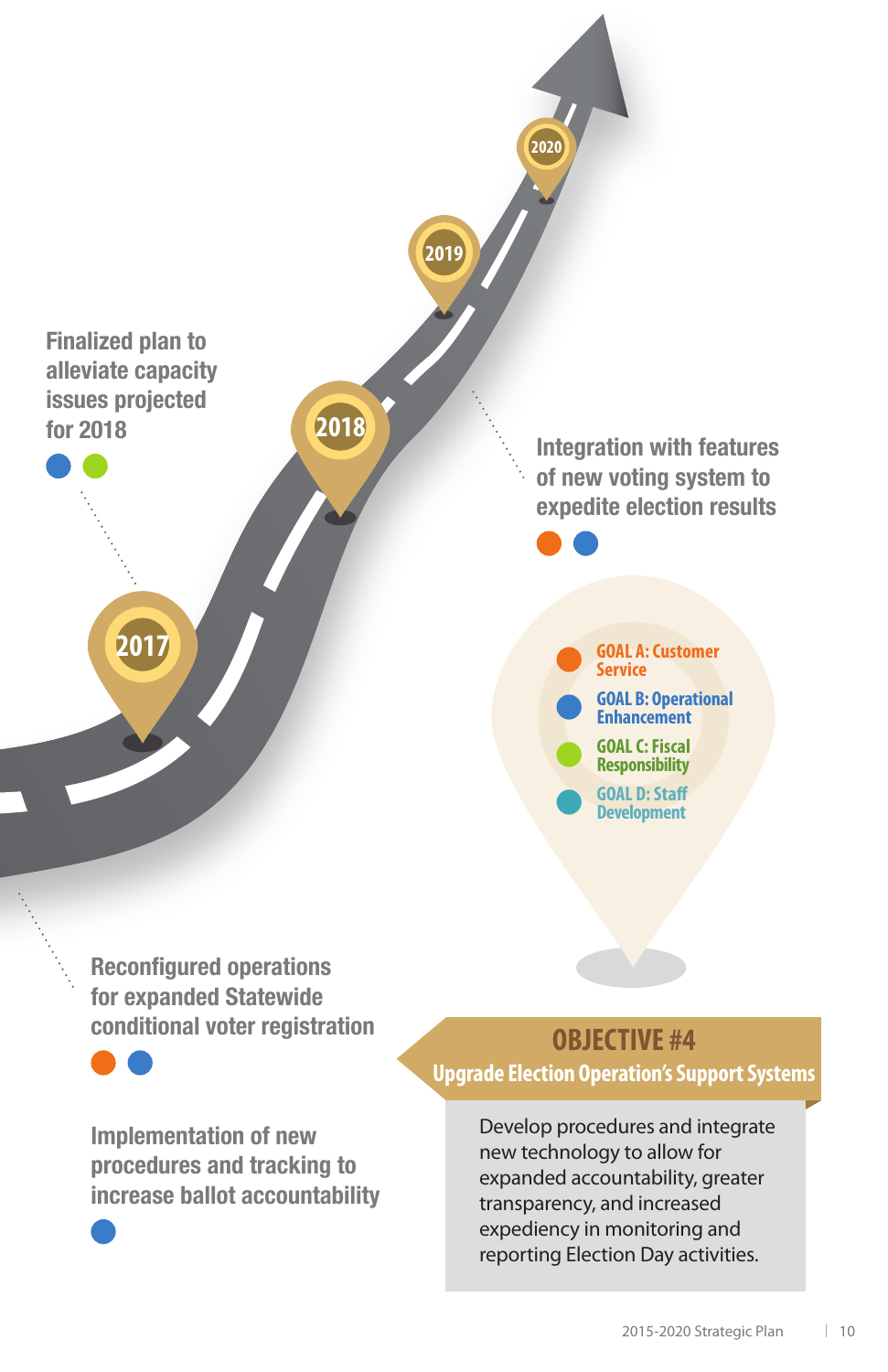#### **STRATEGIC OBJECTIVES**

### **OBJECTIVE #5**

#### **Revamp Election Day Recruitment**

Enhance recruitment procedures and apparatus to ensure that the full complement of required Election Day volunteers and temporary employees are fully trained, appropriately evaluated, efficiently mobilized, and expeditiously compensated for their service.

**GOAL A: Customer Service GOAL B: Operational Enhancement GOAL D: Staff Development GOAL C: Fiscal Responsibility**

#### **Data-driven election staff recruitment**

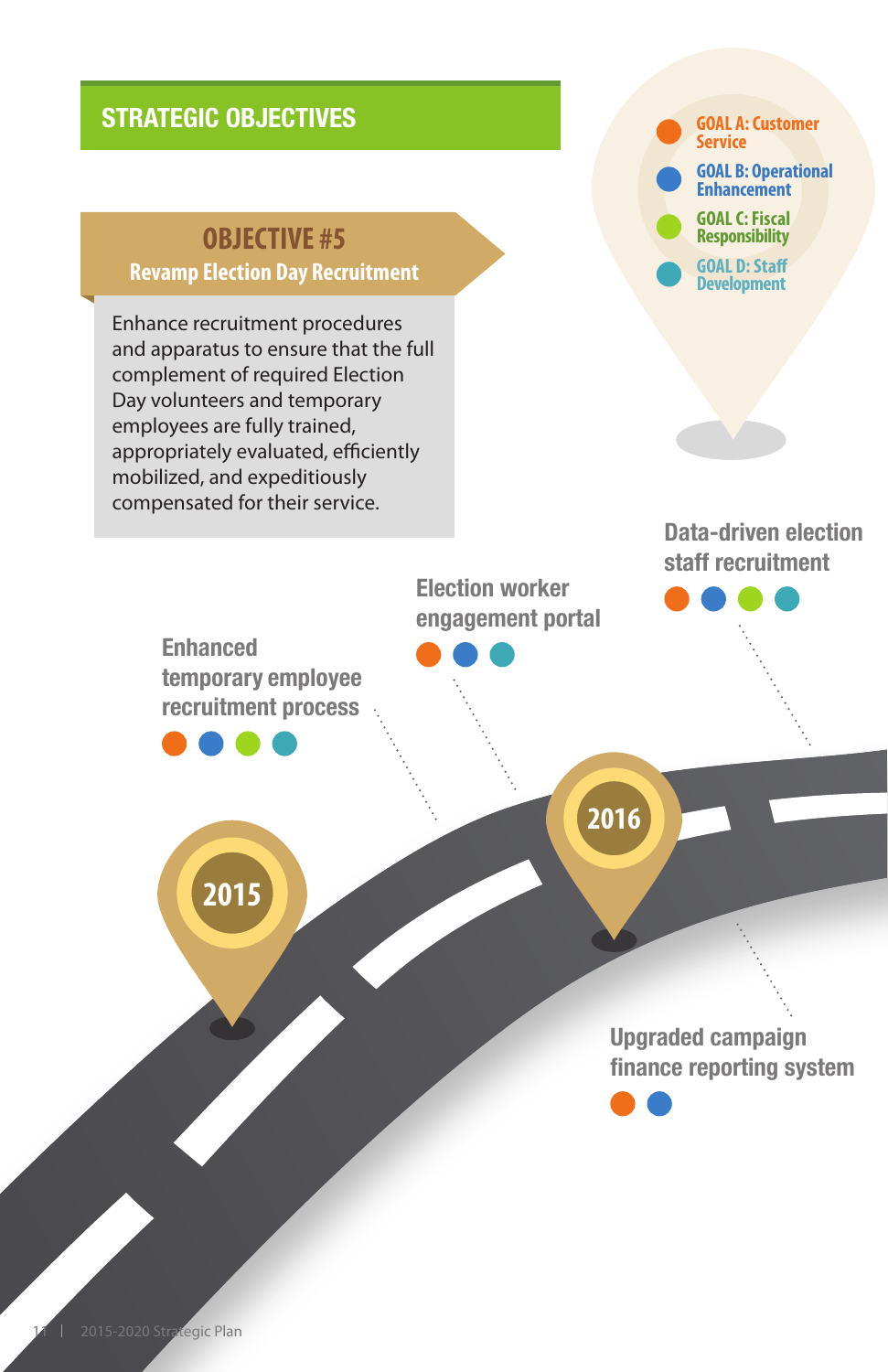

**Expanded online customer appointment system**



# **OBJECTIVE #6**

**Improve the Customer Experience**

Create a customer experience that offers expanded options and increased convenience through a service-centered redesign of public areas and the development of directto-customer delivery systems.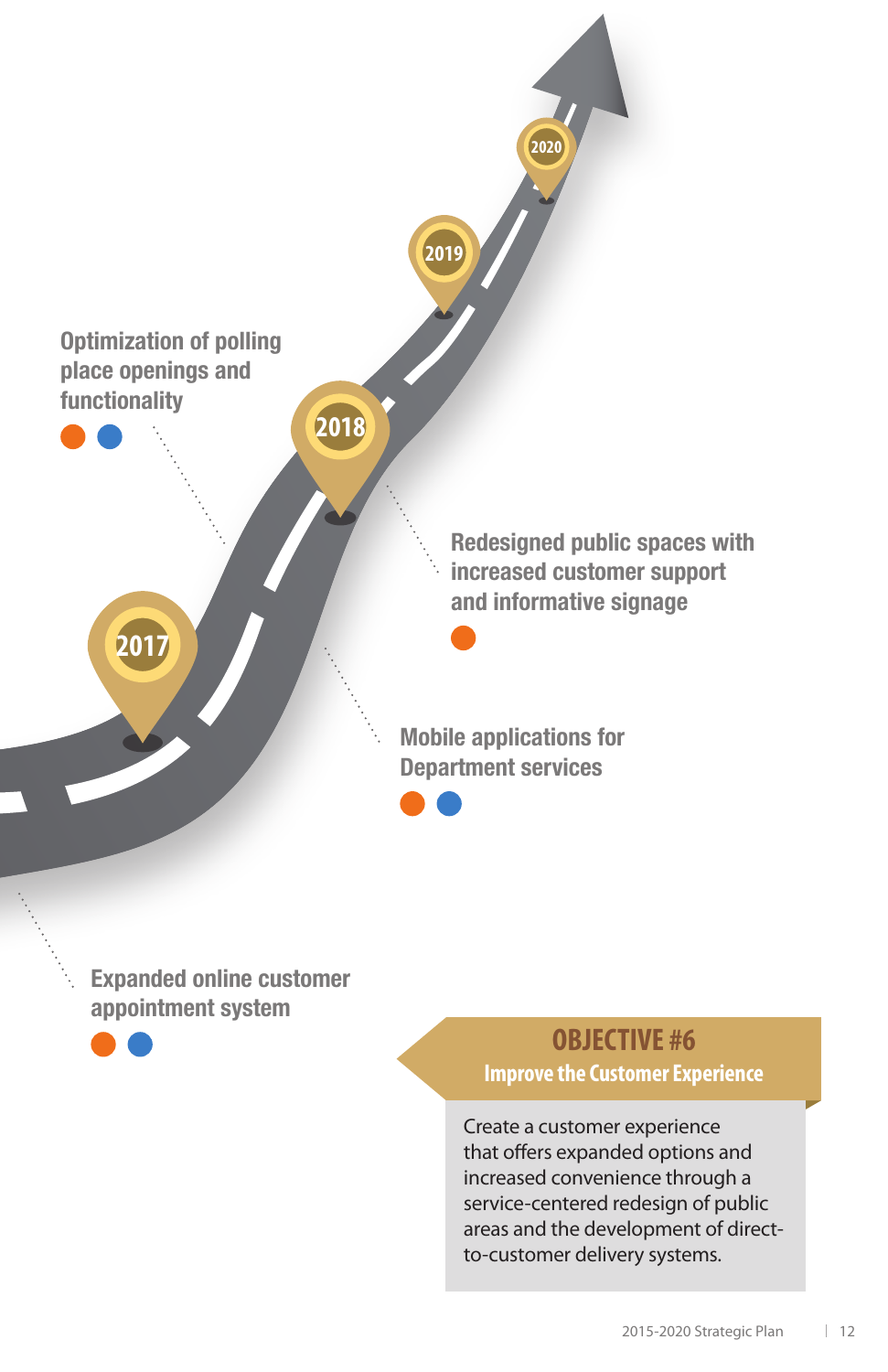#### **STRATEGIC OBJECTIVES**

### **OBJECTIVE #7**

**Enhance Communication Platforms**

Strengthen the Department's internal communication and reporting structure to expand access to information, reduce bulky approval processes, and improve overall business productivity.

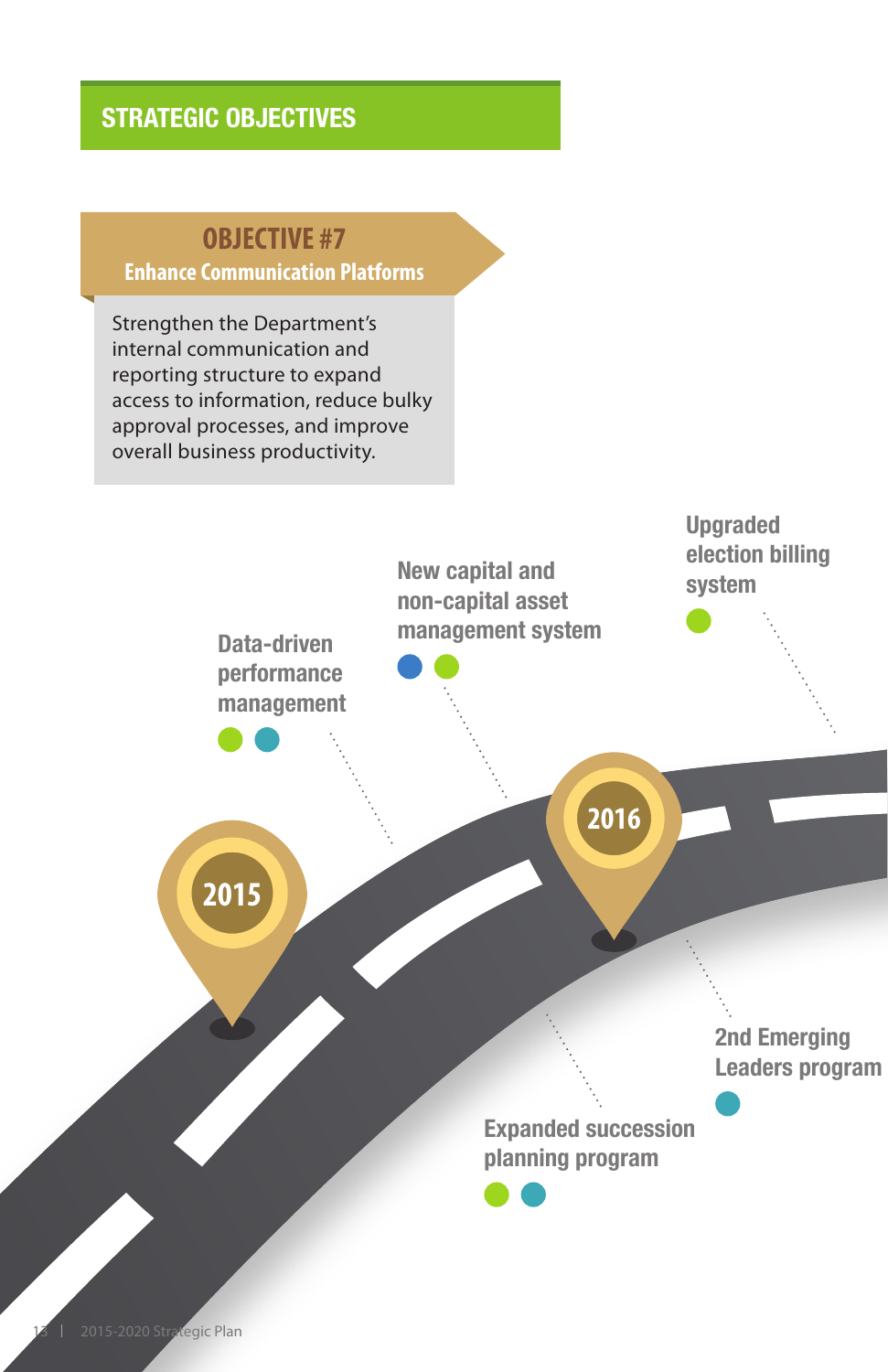

**Election law & procedures training**

> **OBJECTIVE #8 Inspire Our Workforce**

Promote an organizational culture of self-improvement by providing opportunities for employees to acquire valuable skills and experience to improve their performance and careeradvancement prospects.